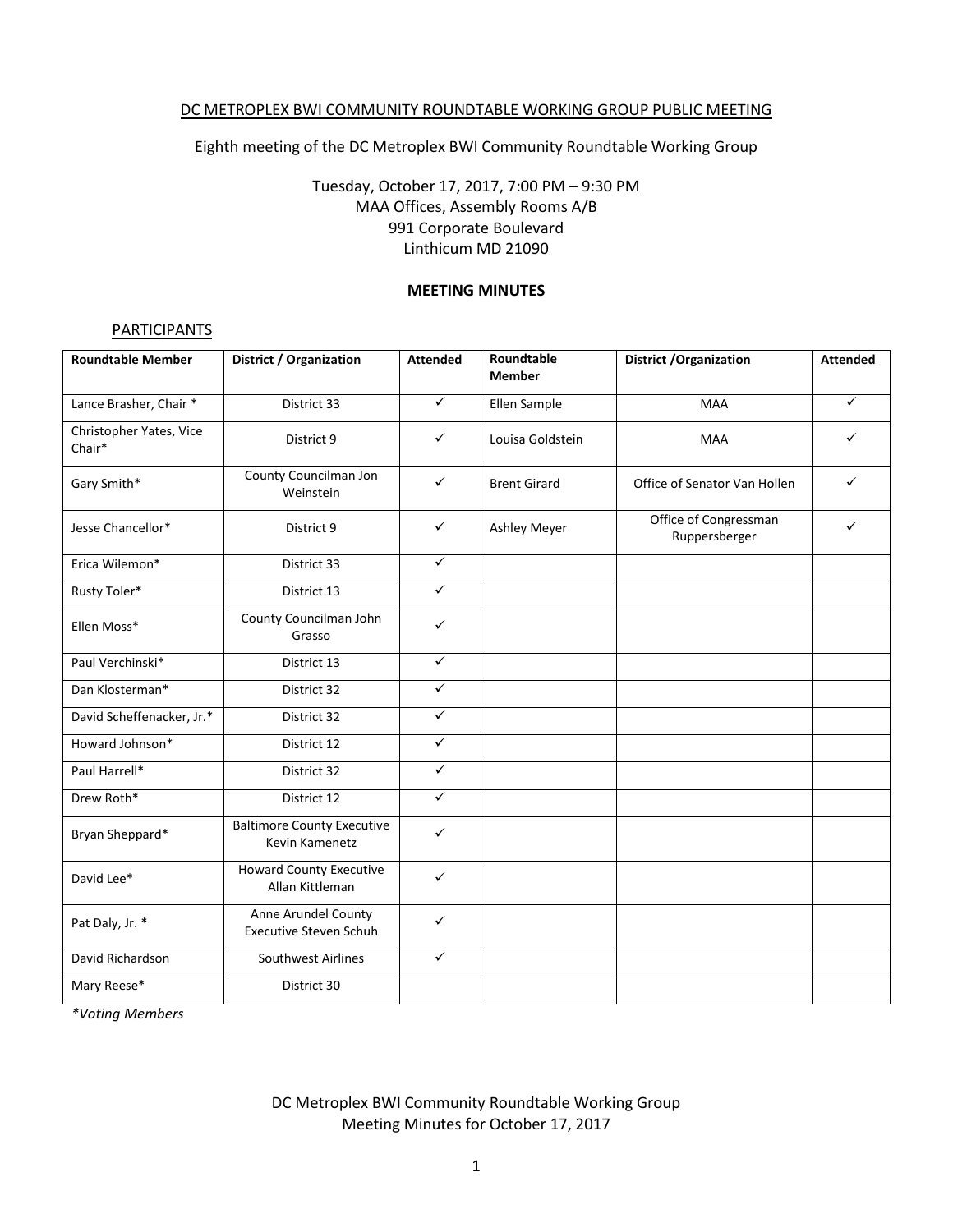Contractor support Kurt Hellauer, HMMH Katherine Preston, HMMH A.J. Durham, Straughan Christine Wysocki, Straughan

#### MEETING MATERIALS

Participants received the following materials in advance:

- Draft Meeting Minutes from September 19, 2017
- Meeting Agenda for October 17, 2017

Handouts at meeting:

- Meeting Agenda for October 17, 2017
- Draft Meeting Minutes from September 19, 2017
- Amendment to Rules Committee Print 115-25 Offered by Mr. (Congressman) Cummings of Maryland, dated October 4, 2017
- Letter to Attorney General Frosh from Congressmen Cummings, Ruppersberger, and Sarbanes dated October 6, 2017
- Technical Liaison Committee Meeting Notes from September 28, 2017

Displayed at meeting:

- No materials were displayed for presentation.

### **1. Introductions**

Mr. Lance Brasher (Chair) welcomed attendees and began the meeting.

#### *Review and approve agenda for tonight's meeting*

Mr. Christopher Yates (Vice-Chair) asked for an addition to the agenda, specifically if Ms. Ashley Meyer could summarize materials provided by Office of Congressman Ruppersberger. Remainder of agenda approved.

#### *Review and approve September 19, 2017 meeting minutes.*

Discussion and approval of September minutes postponed until next month to allow members more time for review.

#### **2. Update / Discussion re: PBN Implementation Working Group and Operational Developments**

The third set of PBN Working Group meetings occurring this week. Mr. Paul Shank of MAA and members of FAA were in attendance. Turn locations and altitudes, keeping aircraft flying higher, were topics of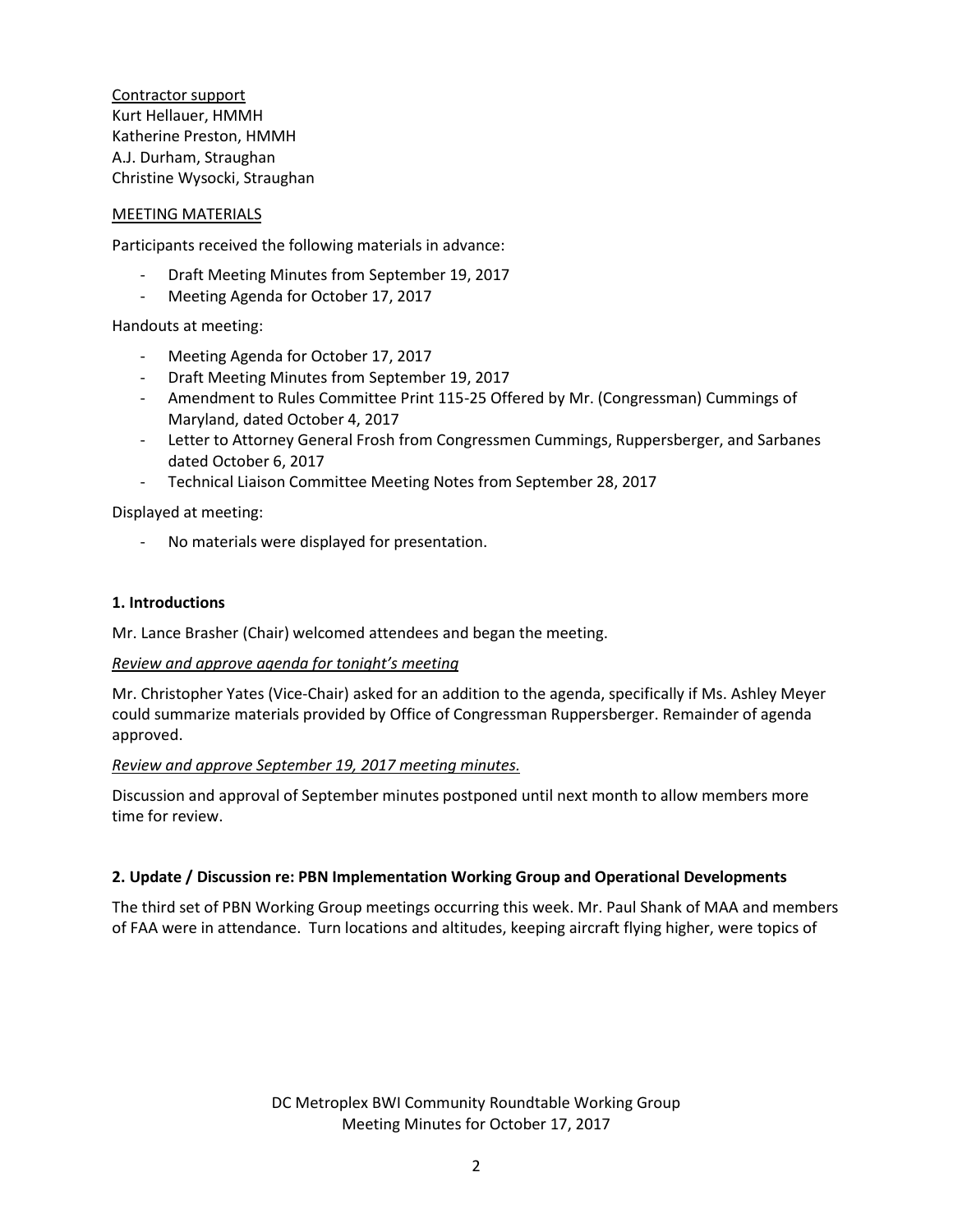discussion. The third prong is dispersion, and Mr. Brasher expressed his concern on how this topic will be treated.

Mr. Brasher mentioned the FAA requested that we schedule our next meeting on November  $7<sup>th</sup>$ , to avoid meeting the week of Thanksgiving. Given this earlier date, December may be a more likely timeframe for an update from FAA.

Ms. Meyer from Congressman Rupersberger's Office shared a letter to Maryland Attorney General Frosh from Congressmen Sarbanes, Cummings, and Ruppersberger in support of the Roundtable's efforts. The letter stated that the congressmen are exploring legislative proposals to aid communities across the country that are suffering from the impacts of NextGen . Members of the Delegation have offered language to be included in the House and Senate Transportation, Housing, and Urban Development appropriations bills to express Congress's support for better community engagement, flight procedures that reduce aviation noise, and research on noise health impacts.

# **Deliverables:**

Mr. Brasher will send a digital copy of the letter and amendment around to members.

# **3. Discussion on the Governor's Letter Compelling FAA to Act on DC Metroplex/NextGen**

Mr. Brasher reminded the group that Governor Hogan sent a letter to Attorney General Frosh with instructions to commence a suit against FAA to revert back to the Pre-NextGen scheme. Neither Mr. Brasher nor Ms. Ellen Sample had seen a response from the Attorney General. Ms. Louisa Goldstein stated that the Attorney General's office is in the process of seeking outside counsel to assist with the potential litigation.

Mr. Brasher said the Roundtable has not communicated with the Attorney General in terms of encouraging a suit against FAA. He asked if Roundtable members if it was time to take action, or wait to see how things materialize, with possibly submitting a letter at a subsequent date. He believes it important to engage with the Attorney General to avoid any miscommunication on positions and insights as shared by the Roundtable.

Mr. Verchinski motioned for authorization for such a letter to be sent to the Governor, with a copy to Attorney General Frosh, in support of litigation. This letter would be crafted after FAA's presentation of potential solutions resulting from PBN process. If their solutions prove unsatisfactory, it would be so noted in the letter. Mr. Chancellor seconded, and the group concurred. Mr. Roth will circulate a copy of his testimony as a possible draft for the letter. The Roundtable's letter dated September 8, 2017, to the FAA is also to be used as a possible draft.

Mr. Paul Harrell asked if anyone had more details on the recent Phoenix decision. Mr. David Richardson responded that the FAA requested 30 days to respond to whether they will file an appeal.

Ms. Wilemon asked if a timeline should be established for the implementation of the solutions derived from the PBN Working Group. Mr. Scheffenacker suggested that the Roundtable establish deadlines for FAA to implement changes and document it in a letter. This letter to FAA should also be referenced in the letter to the Governor and Attorney General. If the FAA fails to comply with the implementation timelines it would provide grounds for the Roundtable to support litigation.

Mr. Roth suggested that the Roundtable ask FAA for a time table for instituting the short-term changes. Mr. Brasher reminded the group that letters to Mr. Owens in July and the FAA in September have not prompted any formal responses. This should be mentioned in the letter to the Governor and Attorney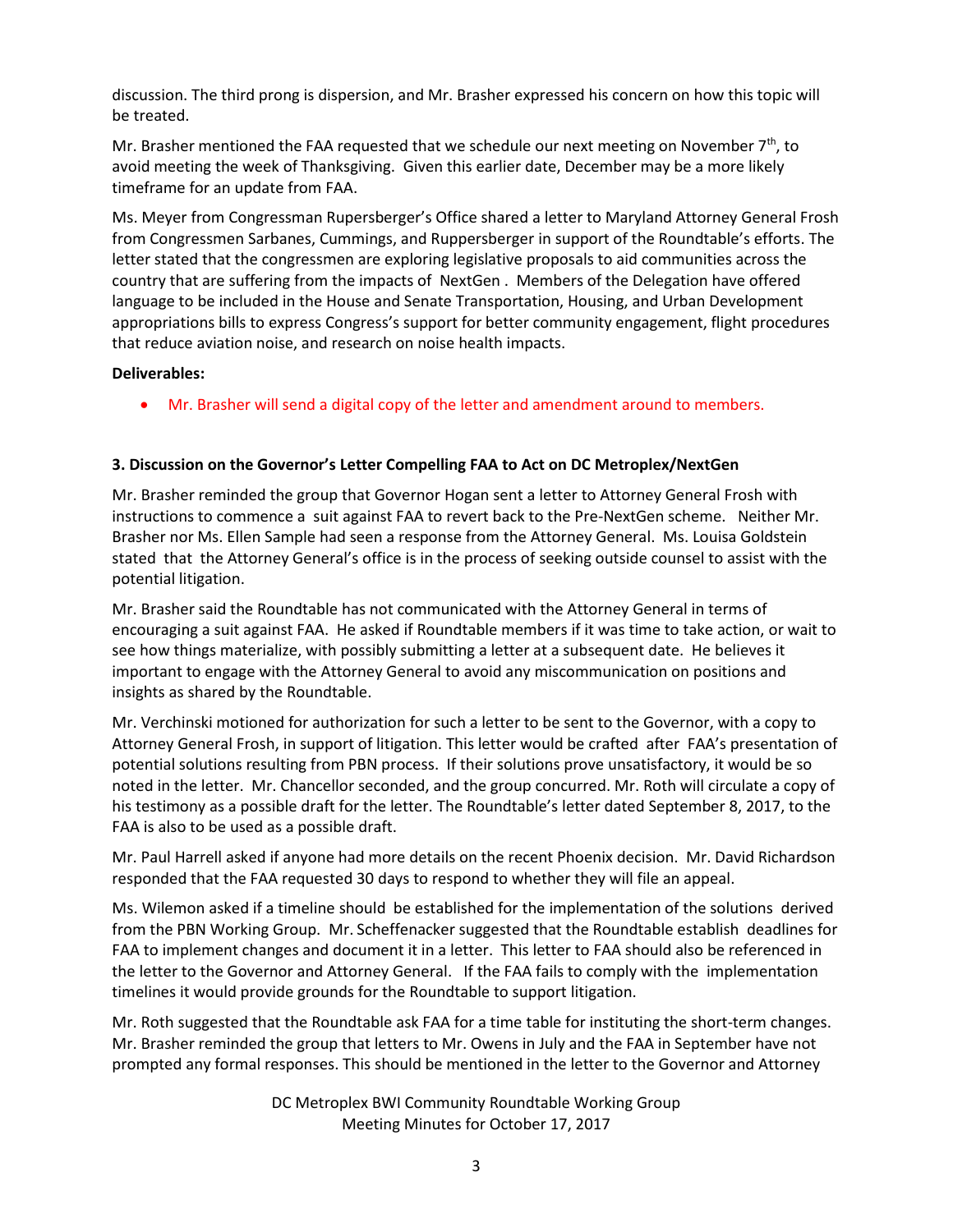General as well. It is believed the near-term changes Mr. Owens mentioned are still possible; approval from Mr. Owens' boss is now needed.

Mr. Chancellor reminded the Roundtable that a timeframe of 18-24 months was previously given, indicating a December 2018 to early 2019 "publication." He thinks it is worth pushing for a shorter timeline, as consultants from other roundtables mentioned the lengthy process. When the FAA is here in November or December, we need them to talk about how the timeline is being expedited.

### **Deliverables:**

- Draft letter to Governor Hogan and Attorney General Frosh.
- Mr. Roth to circulate testimony he delivered to Howard County.

# **4. Discussion of Committees and Committee Reports**

Mr. Chancellor summarized outcomes of Technical Liaison Committee meeting on September 28, 2017, where they created a Charter, picked a Chair, and drafted a work plan for the next 60 or so days. Ms. Sample requested that all requests for assistance from the HMMH consultant team go through MAA.

Mr. Chancellor requested other committees to meet after the conclusion of the Roundtable meeting to setup Charters, elect Chairs, and develop work plans. The Communications Committee includes Ms. Linda Curry, Mr. Howard Johnson, Mr. Rusty Toler, and Mr. Paul Verchinski. It was also decided the Website Committee, Chaired by Mr. Yates, would be combined with the Communications Committee. The Legislative Outreach Committee includes Mr. Johnson, Mr. Gary Smith, Mr. Paul Verchinski and Ms. Mary Reese.

Mr. Brasher voiced concern about public input from meetings and MAA's complaint line. He asked if the Communications Committee would consider how to use this information, with the goal of sharing with elected officials. Ms. Curry mentioned petitions available on BWI Noise Coalition's Facebook page. Mr. Verchinski recalled that this was a feature requested for our website—a place to put a sampling of received comments, stratified by departures and arrivals for a look at both sides of the equation. Ms. Sample mentioned the limitations of a State Agency website, but considered the possibility of linking to the Roundtable's page for the collection of comments.

#### **Deliverables:**

- Mr. Chancellor to send minutes from Technical Liaison Committee meeting in email.
- Ms. Sample to determine possibility of adding link to Roundtable site on MAA's website.

# **5. Development of Executive Briefing Materials**

Mr. Yates described development of a high-level briefing designed for Roundtable members to share with community members. Content is almost complete, with the anticipated addition of a summary of the Roundtable's September letter and an image with noise contours.

Mr. Yates discussed outstanding data request, with ten being considered highest priority or "tier 1" requests. He sent these requests to a number of people, though has not received any responses; he suggested deeming certain people responsible. Ms. Sample remarked that Ms. Karen Harrell of MAA is coordinating the website, Mr. David Crandall of HMMH is the contact for getting the briefing finalized, and the FAA staff member taking over for Ms. Lynn Ray may be able to give a direct contact's name for FAA requests. Mr. Shank or Mr. Brasher would need to reach out to FAA for information.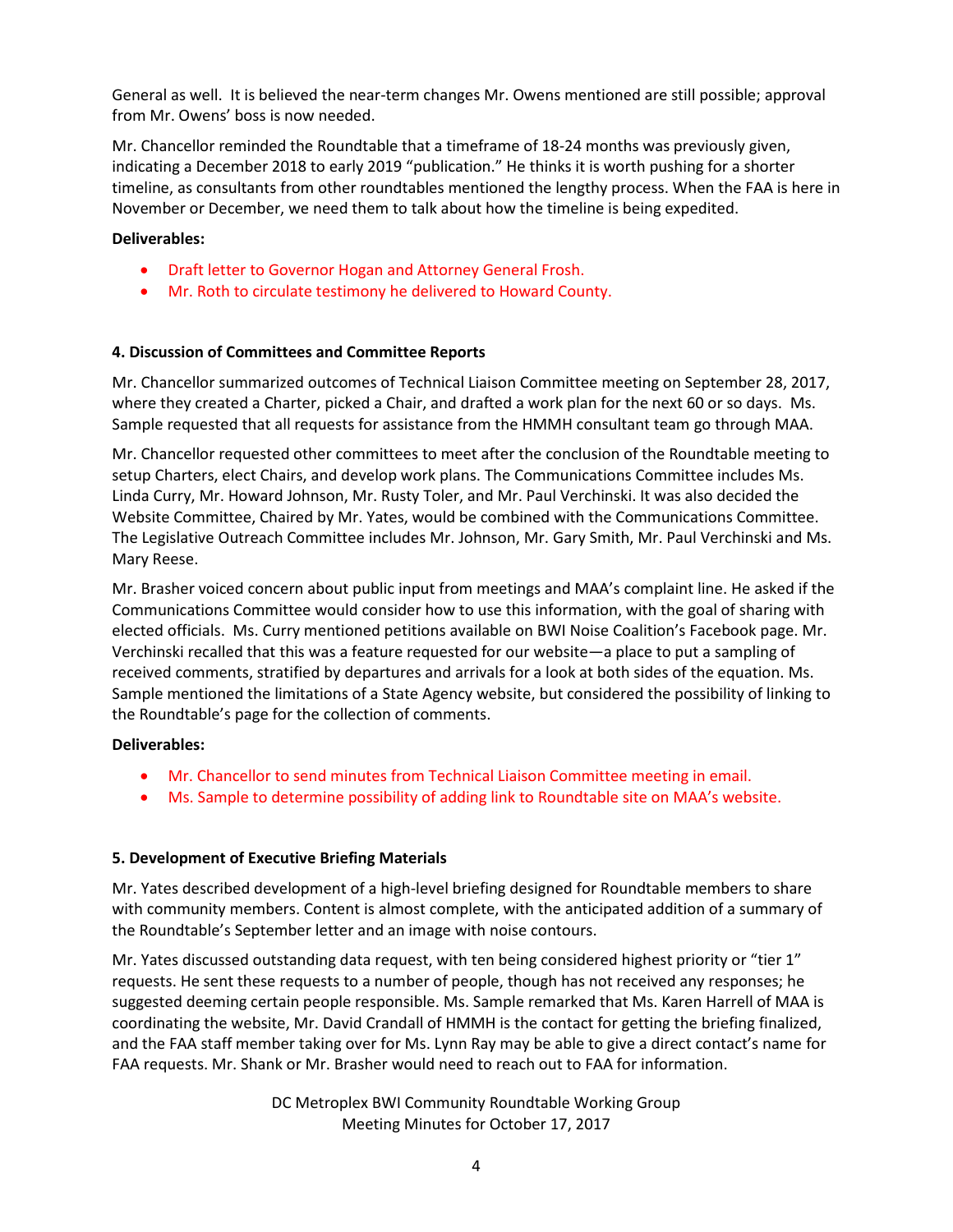Mr. Brasher commented on the importance of forming a relationship with the FAA Regional Administrator, since Ms. Ray's replacement does not live in this area.

# **Deliverables:**

- Mr. Crandall to consult on high-level briefing materials.
- Mr. Shank or Mr. Brasher to reach out to FAA for contact information of responsible individual(s).

# **6. Coordination with Other Metroplex Roundtables**

Earlier in the meeting, Mr. Chancellor said Ms. Curry of the BWI Noise Coalition has been reaching out to other Roundtables. Ms. Curry said she had contact with Phoenix and Indianapolis. Mr. Chancellor suggested this be wrapped into what is going on with the BWI Noise Coalition. Mr. Brasher expressed interest in links to other area Roundtables on the MAA website. Ms. Sample said she will follow up.

Ms. Janelle Wright of the Montgomery County Quiet Skies Coalition discussed involvement with Reagan National Noise Working Group. Both Reagan and Dulles are overseen by Metropolitan Washington Airports Authority (MWAA). Dulles does not have a Noise Working Group, to her knowledge. Currently, the PBN/.41 Process Group is looking at adjustments for Reagan, both north and south of the airport. They are in wait-and-see mode. They do not yet have a date for a report out from the PBN Working Group.

Ms. Wright shared that an extensive legal memo was sent to Attorney General Frosh by the Quiet Skies Coalition related to a specific route change; however, there are so many jurisdictions involved with the Noise Working Group, including DC and Virginia, that a letter to the Attorney General of Maryland would not be appropriate. Ms. Wright then read a summary of what had occurred with the Phoenix lawsuit: The FAA asked for a 30-day extension for parties to seek a rehearing. The Court's mandate will create extraordinary problems for managers of airspace around Phoenix, AZ.

# **Deliverables:**

 Ms. Sample to investigate whether links to other Roundtables can be added to the MAA website.

# **7. Discussion of Periodic Information Reports**

Mr. Brasher asked the Roundtable to consider what reports we may want to see. He requested Ms. Sample offer insight into what information is collected and available. She mentioned noise complaint, flight track, and flow operations data, which can be queried and grouped by timeframe. All of this data is stored in a flight track monitoring system. MAA is in the process of updating this system, including the addition of new noise monitors. Ms. Sample answered questions on the data-presentation capability of the current system and about available historic data. Mr. Chancellor suggested the Roundtable, perhaps a member of the Technical Liaison Committee, look at the capabilities of the system and its available data.

Mr. Brasher requested a report to show flight-track data by runway over time, to see if/how altitude and dispersion have changed. He wants to be able to monitor FAA's progress, once implementation occurs. He also wants to know if there is a way to calculate noise of particular planes (i.e., why are some flights quieter than others). Ms. Sample said monitors in the field will be tripped by noise events; these monitors will provide flight data.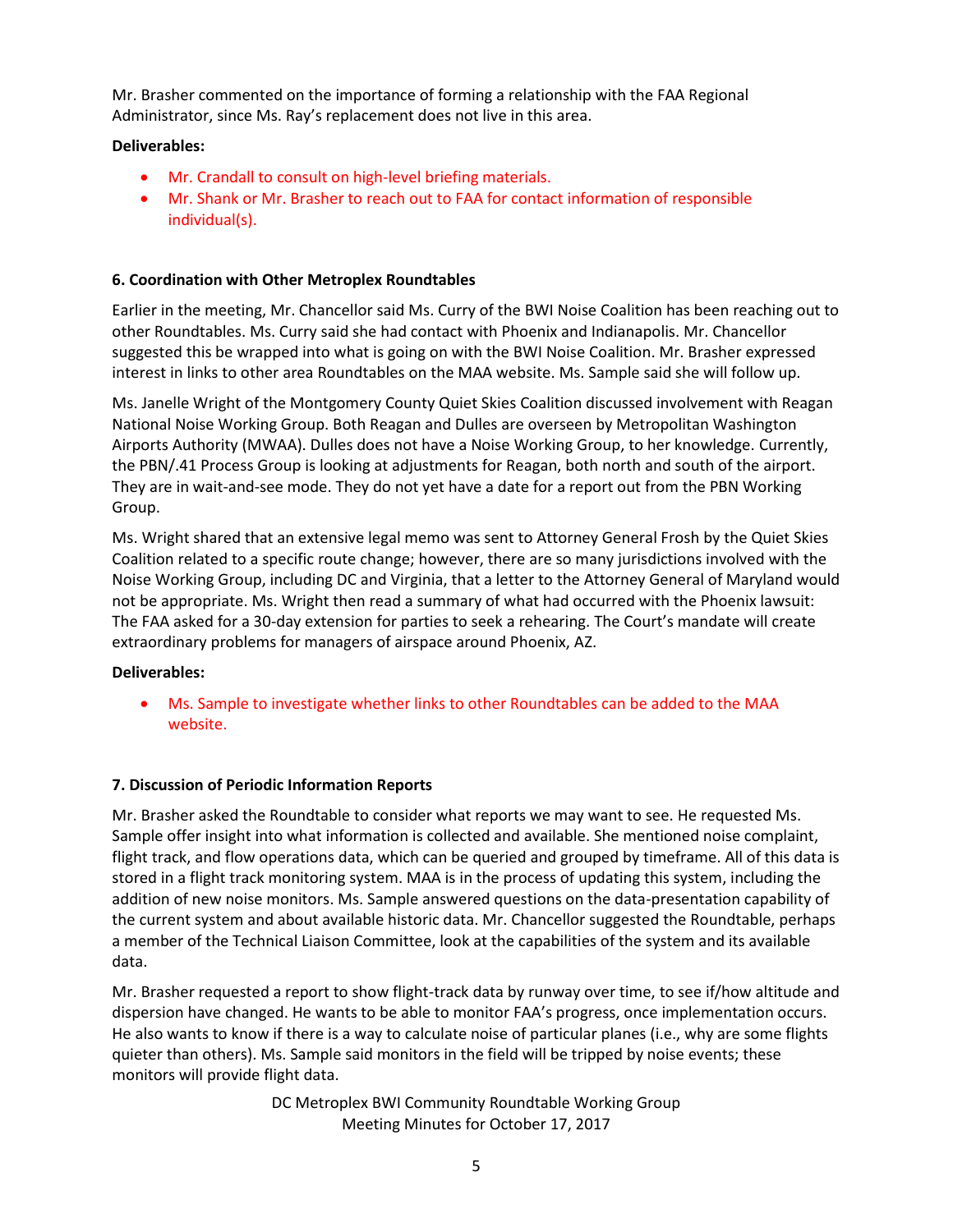Mr. Verchinski shared his experience of having noise monitors setup in his yard. He wants to see readings from the last three years that superimpose DNL's on a ground map.

Mr. Brasher wants to know numbers of daily operations. Specifically, he wants to see a report that discusses arrivals and departures, which runways are used, in relation to times of day and schedules. Mr. Brasher wants to include some of this information on the website. Ms. Sample will look into this data/reporting.

# **Deliverables:**

Ms. Sample to determine reporting capabilities and whether report requests are possible.

# **8. Public Comment**

Mr. Mark Peterson described some publically available facts about FAA Administrator Huerta, including the FAA Administrator's salary, circumstances around his appointment to this position, and how he incentivized increases in departures with bonuses. Mr. Peterson referenced a speech given by Mr. Huerta before the National Business Aviation Association, which emphasized his approach to running FAA in a collaborative manner with stakeholders. Mr. Peterson does not agree with this self-assessment by Mr. Huerta.

Ms. Kim Gust, Mago Vista Community Association, asked if burnout of impacted residents is evident through a decrease in reports to MAA. Ms. Sample shared that complaint numbers have increased since June. MAA receives around 2,000 complaints each month.

Mr. Verchinski explained that the FAA uses noise modelling, and does not verify noise measurements on the ground for their model. MAA's noise monitors provide verification of actual noise levels. MAA plans to add three new residential noise monitors, so they will have a total of six around the area. To get on the waiting list for monitoring, interested members of the community should go to MAA's website and sign up.

Ms. Gust's comments pertained to whether an organization is acting as a "watchdog" to monitor the growth of airlines, especially during known expansion dates (e.g., holidays), to keep control of departures and arrivals?

Ms. Sample stated that operations are down, and larger passenger numbers are likely due to larger planes (not more traffic). Mr. Richardson from Southwest Airlines said there will always be seasonal adjustments, but as far as totals operations at BWI, there will not be much change. He believes it's in the dozens and no more. Additionally, there is no approvals process for adding more flights at BWI. There are approximately 440 daily arrivals and departures for Southwest.

Mr. Peterson commented that the watchdog is the FAA. Using Midway Airport in Chicago as an example, as published in the Chicago Tribune, the airport is reaching saturation levels and a certain airline that flies into that airport is pushing FAA to raise the limit of saturation.

Mr. Jimmy Pleasant's comments pertained to a suggestion that an environmental tax on tickets be added in an effort to drive down demand. Mr. Richardson explained that the market determines air traffic, and that BWI still has plenty of capacity.

Mr. Michael Bahr of Harman's Woods mentioned a 2015-2016 noise study found on MAA's website. There were no noise level readings for his neighborhood, even though two noise sensors were present. He wanted to make sure these sensors are turned on. Ms. Sample reminded the audience of pending software and hardware updates to the Noise Monitoring System. Mr. Bahr's comments also questioned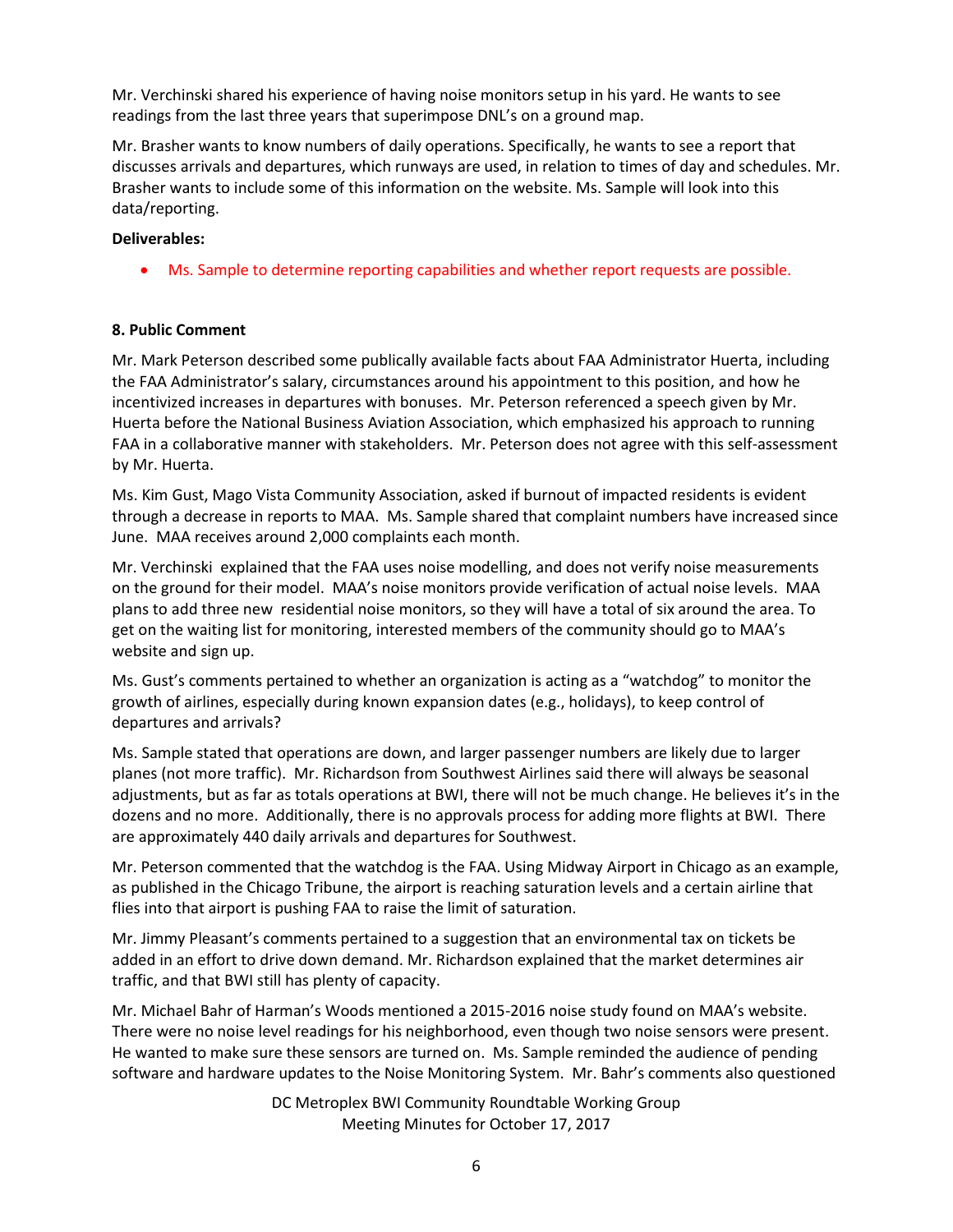changing of flight patterns he observed, even on calm wind days. Specifically, he wanted to know why Runway 10 was not regularly used. He believes the use of this runway would alleviate some problems over certain communities.

Ms. Sample stated Mr. Scott Proudfoot from the FAA Air Traffic Control Tower at BWI would have more information on flight patterns. She will request his attendance at the next meeting. Another audience member asked why Runway 4/22 was closed, as it may alleviate some traffic on 15R. Ms. Sample answered that this runway was rarely used and is now primarily used as a taxiway.

### **Deliverables:**

Ms. Sample to request Mr. Proudfoot's attendance at the next meeting.

### **9. Review Action Items and Adjourn**

Roundtable meeting adjourned at 8:52 pm. Next meeting is Tuesday, November 7<sup>th</sup>. Additional committees (Communications and Legislative Outreach) gathered, following adjournment.